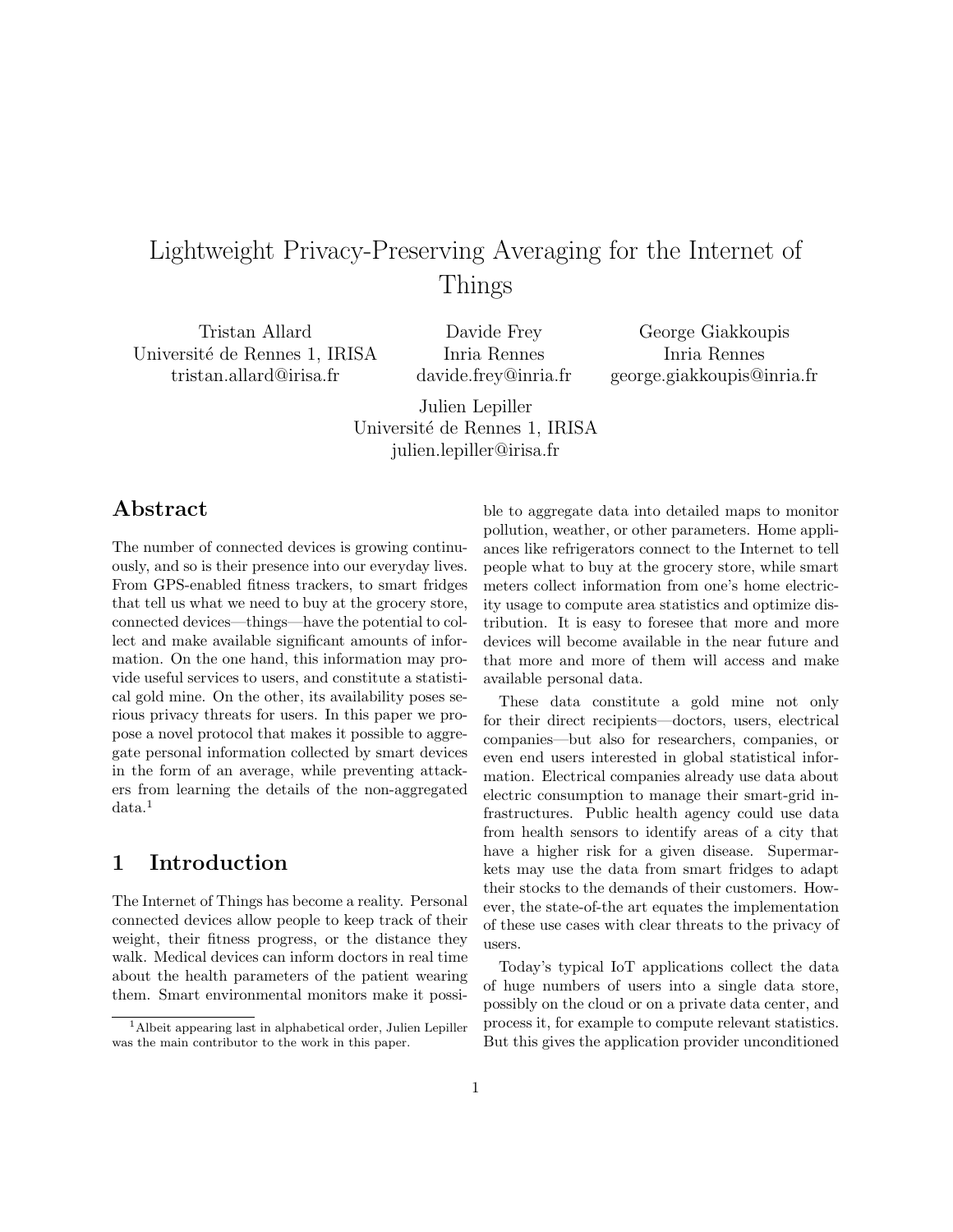access to the data of all users.

A promising solution to the privacy issues associated with the analysis of large-scale privacy-sensitive information consists instead in decentralizing the processing itself. Keeping data where it is generated prevents service providers from accessing sensitive user information. However, decentralizing computation, whether on the edge or through completely peer-topeer protocols, does not automatically eliminate all privacy risks. Even if sensors themselves aggregate data in a peer-to-peer fashion, they may still leak sensitive information to potentially malicious neighboring devices.

To address privacy in decentralized data processing, some authors have proposed the use of homomorphic encryption techniques [1, 5]. But like in the case of centralized solutions, the high cost associated with encryption and decryption operations makes them ill-suited to environments consisting of low-power devices like most IoT nodes.

In this paper, we address the limitations of existing techniques by proposing a novel lightweight protocol for decentralized averaging. The protocol exploits randomness and decomposition into shares as techniques to obfuscate the value associated with each node, and lightweight encryption techniques to withstand eavesdropping attacks. Although a thorough evaluation is out of the scope of this paper, we briefly analyze the protocol's resistance to colluding nodes and to eavesdropping attacks.

## 2 Background and Requirements

We focus on the problem of computing the average of a set of values in a decentralized manner while maintaining the individual values private. To this end, we take inspiration from existing decentralized averaging protocols, and in particular from the gossip-based aggregation solution in [7].

In the epidemic protocol in [7], each participating node maintains and iteratively refines a local approximation of the desired aggregate (the average). Initially, each node sets the value of its local approximation to its own value. Then it updates it as a result of gossip exchanges. In particular, each node, u, periodically contacts a random other node, v. The two nodes,  $u$  and  $v$ , exchange and update their values so that they both correspond to the average of the two values before the exchange.

This simple protocol causes the local estimates of all nodes to converge to the average of all the initial values. [7] further analyzes the speed of convergence and shows that it does not depend on the number of nodes but only on the variance of the initial distribution of values. This makes the protocol particularly suited to very large scale networks, and the very simple computation performed at every gossip exchange makes the protocol an excellent candidate for monitoring devices with limited computing power.

Unfortunately, this decentralized averaging protocol requires each node to exchange its initial value with another node at the beginning of the protocol. This makes the protocol unable to operate on privacy-sensitive information. To address this limitation, we propose a protocol that is at the same time: (i) lightweight, and (ii) resistant to honest-butcurious adversaries.

#### 2.1 Lightweight Operation

Large-scale systems consisting of communicating "things" require lightweight protocols that can operate on devices with limited memory, computation, and communication capabilities and rules out solutions based on expensive encryption techniques. For example, Chiaroscuro [1] includes an privacypreserving variant of [7]. But we experimentally verified that its encryption and decryption operations can take as long as 200s on a RaspberryPI, an already fairly powerful device.

#### 2.2 Attack Resilience

We aim to design a protocol that can enable a set of cooperating users to compute the average of their initial values, while limiting the information that can be deduced by attackers. We consider two types of attackers: a node attacker, and an edge-attacker, which we describe in the following.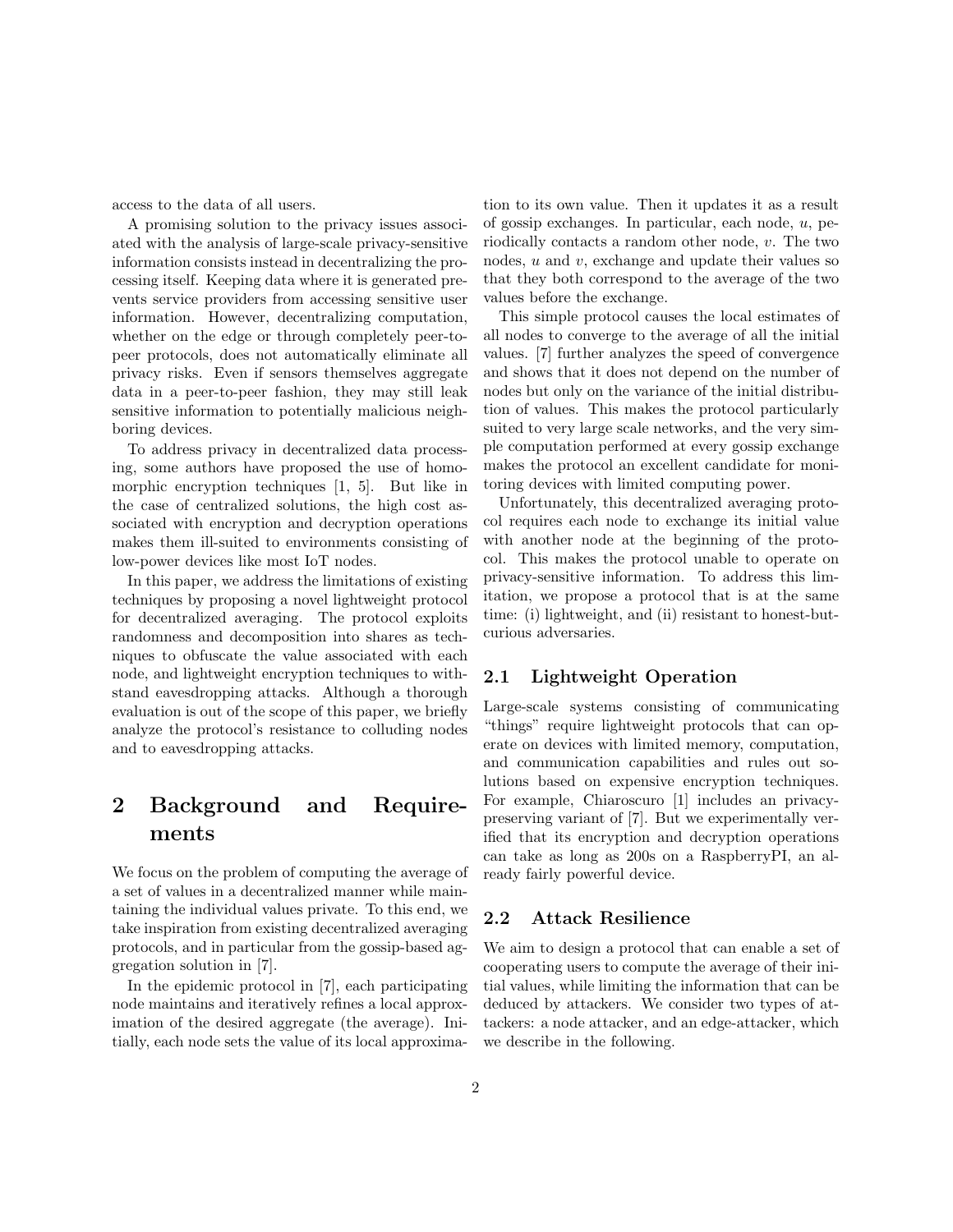Node Attacker The node attacker models the case in which one or more users attempt to learn the initial values of a target user while participating in the protocol. We consider an honest-but-curious node attacker that controls a set of c nodes. Each of the controlled nodes, faithfully follows the protocol, but it forwards all the information it receives to the attacker which attempts to learn the initial value of a target node. Equivalently, we can view this attack as being played by a set of colluding users that follow the protocol, and exchange information to learn the initial value of the target user.

Edge/Eavesdropping Attacker The edge, or eavesdropping, attacker models instead the case in which a network service provider, or other external entity can observe all communication links between the users connected to its network. Again, we assume the attacker to be honest but curious, meaning that it cannot modify the data being exchanged. However, it will try to use all the information it observes to infer the initial value of a target node.

## 3 Private Lightweight Averaging through Random Shares

To address this problem, we start by observing that the protocol in [7] operates by having nodes exchange successive approximations of the average of all the nodes values. While towards the end of the protocol's execution, all values tend to be similar to each other, at the beginning they are very different, and at the first round, each node exchanges its own original value, the value that we wish to protect. More precisely, after k rounds of execution, we can intuitively observe that the value held and shared by a node will be the result of the average of  $O(2<sup>k</sup>)$  values. Based on this observation, it appears therefore clear that the protocol in [7] leaks most of the information about a node in the first few rounds of its execution, while it leaks almost none in later rounds.

While some existing protocols protect this information by means of homomorphic encryption techniques [1], we adopt a more lightweight solution. We obfuscate the initial value of a node by decomposing it into a set of s shares, that is s values whose average corresponds to the initial value of the node. After creating the shares, each node creates a new virtual node for each of these shares and participates in the same protocol as in [7] with each of its virtual nodes. Specifically, in each round, a node  $u$  selects the value of one of its virtual nodes  $u_i$  and sends it to another node  $v$ ; upon receiving the message,  $v$  also randomly selects one of its virtual nodes  $v_i$  and sends the corresponding value back to  $u$ . Both  $u$  and  $v$  then update the values of their corresponding shares so that they are both equal to  $\frac{\mathcal{V}(u_i)+\mathcal{V}(v_j)}{2}$ , where  $\mathcal{V}(x)$  denotes the value of virtual node x.

Creating Random Shares This simple idea, which takes inspiration from well-known secretsharing techniques [8], effectively protects the initial value of the target node from curious nodes (node attacker from Section 2.2) provided that the value of each virtual node lies sufficiently far from the node's real initial value.

To achieve this, each node builds its random shares by adding a random value to its original value. The choice of this value clearly determines the effectiveness of the obfuscation solution. For example, a value drawn from a bounded interval would make high and low values easy to guess. We therefore opt for a distribution over an infinite domain: a Gaussian with a mean of  $\mu = 0$  and a variance of  $\sigma^2$ . We explore possible values for  $\sigma$  in Section 4.

Protection from the Edge Attacker As suggested above, the use of virtual nodes with perturbed initial values serves as a protection from a node attacker that controls one or more curious network nodes. However, it offers absolutely no protection against an edge attacker, that is one that can observe all the messages exchanged by a node, or by a set of nodes. Such an attacker can simply monitor the messages sent and received by a node and average the corresponding values. By monitoring the exchanges, the attacker can thus easily compute the initial value of any node.

To counteract this kind of attack, we therefore aug-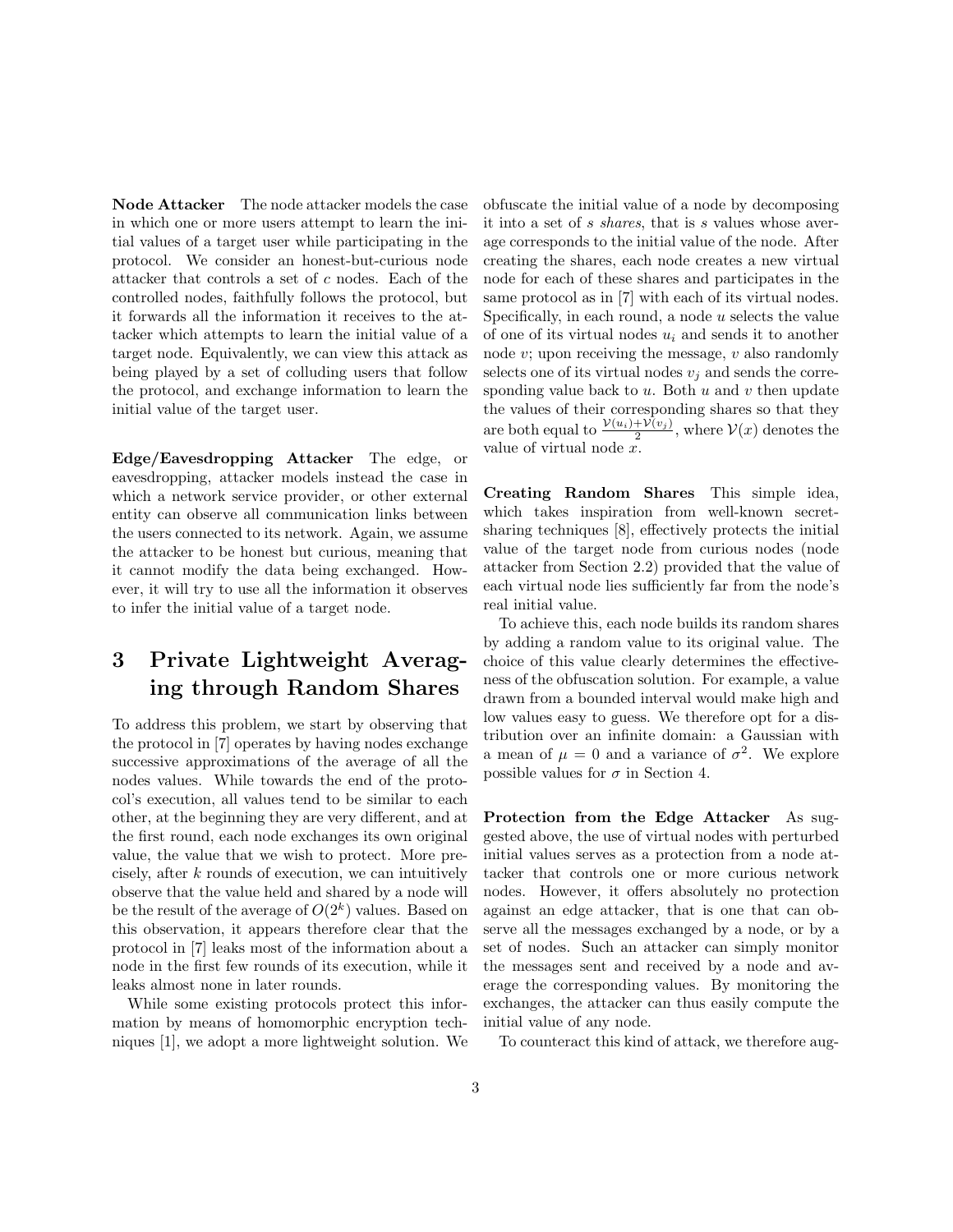

Figure 1: Success probability for the node attacker.



Figure 2: Distributions seen by edge attacker: impact of the number of encrypted rounds,  $k$ , and of the noise's standard deviation,  $\sigma$ , with  $s = 5$  shares.

ment our protocol with public-key encryption. To this end, we rely on the underlying peer-sampling protocol to disseminate the public key of nodes along the lines of [4], and use them to encrypt the messages sent during the first phases of the protocol. As we show in Section 4, a few encrypted rounds suffice to protect the privacy of users thanks to the convergence properties of the averaging protocol. Additionally, nodes send encrypted bait messages—empty messages—to random nodes to mask the set of nodes they are communicating with. Nodes receiving such messages reply with their own encrypted bait messages.

### 4 Analysis

Node Attacker We start by considering a simple attack in which a coalition of c colluding nodes, attempts to obtain all the shares from a given target node thereby learning its initial value.<sup>2</sup> In this preliminary analysis, we assume that nodes run a byzantine resilient peer-sampling protocol (e.g. [3]) that prevents nodes from communicating with the same node too often, and that the samples provided by such a protocol are independent of each other. Finally, we assume that nodes exchange the values of their shares in a round-robin fashion: they first do

<sup>2</sup>A more sophisticated attack could consist in acquiring only a subset of the shares thereby obtaining an approximation of the actual value. We leave the analysis of such a variant to future work.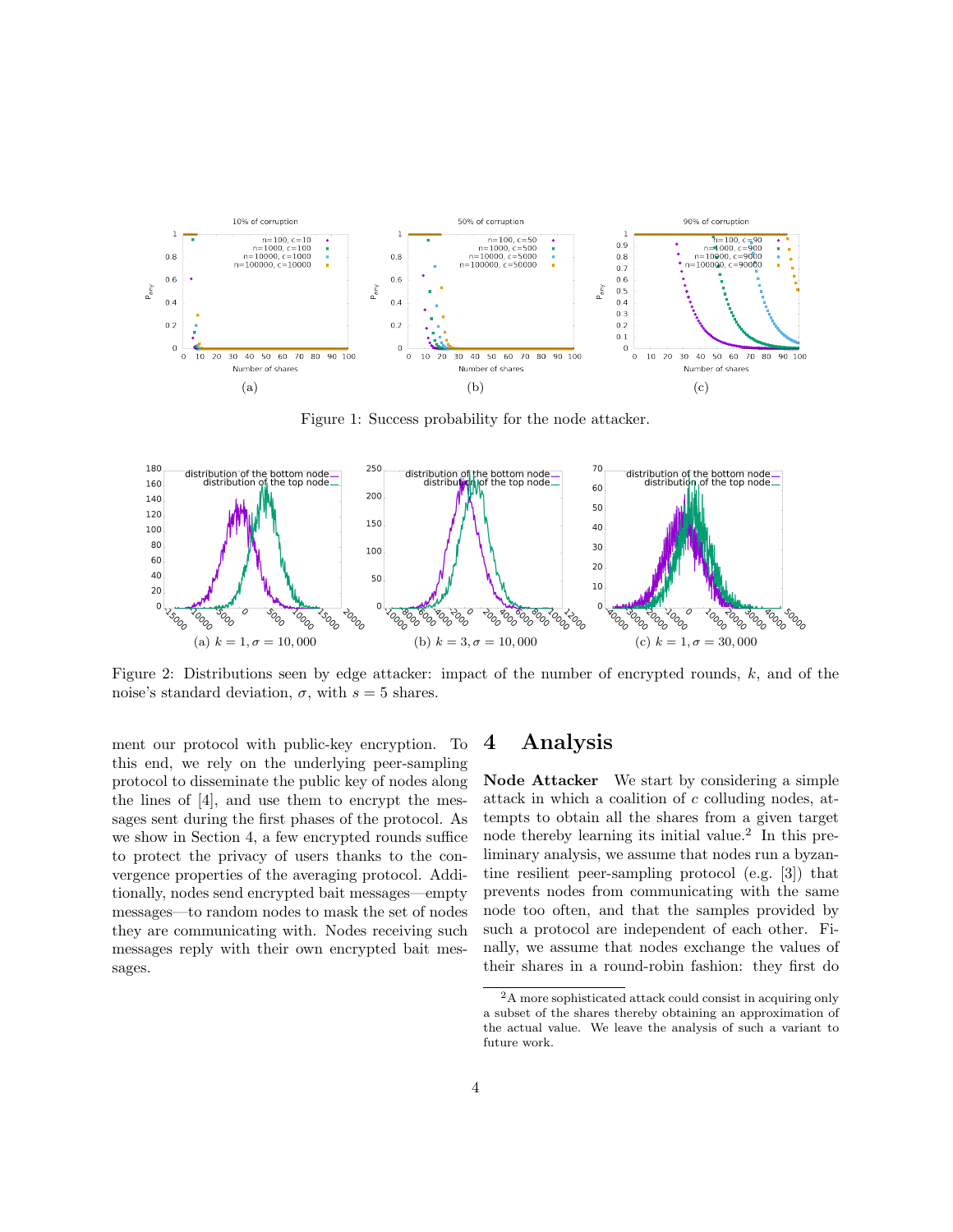a first exchange for all their shares, then a second exchange for all their shares and so on.

The most straightforward way for this attack to succeed consists in the target node's doing the first exchange for each of its shares with one of the colluding nodes. If the network comprises  $n$  nodes, of which  $c$  controlled by the attacker, then a node will exchange a given share with an attacker with a relatively small probability,  $\frac{c}{n}$ . However, the attacker may learn about the value of a node's share indirectly if it has information about the nodes that have previously communicated with the target. Precisely modeling the probability that an attacker may perform this kind of inference would be quite complicated. But we may easily compute an upper bound if we observe that if the target node communicates the initial value of a share to another node which is also communicating the initial value of its share, then the attacker will never be able to learn the exact value of either of these, but only their average. Conversely if the target node communicates the initial value of a share to a node that has already communicated its share value to someone else, then there is a possibility that the attacker may exploit this information. To model this probability, consider a node A that is exchanging its *i*th share with node B. Let  $P(i, j)$ be the probability that  $B$  has already exchanged  $j$ values since the beginning of the protocol. If we consider  $i$  to be the average number of exchanges since the start of the protocol, then we can model  $P(i, j)$ as a Poisson distribution with parameter i:

$$
P(i,j) = \frac{i^j e^{-i}}{j!}.
$$

The probability that, after i communication steps, a specific node has already exchanged all its original values  $P_{\text{Xall}}$  corresponds to the probability of having exchanged at least  $s$  values, that is:

$$
P_{\mathsf{Xall}}(i) = 1 - \sum_{j=0}^{s-1} P(i, j).
$$

The probability,  $P_{\text{learn}}$ , that the attacker will learn about all the s shares of a specific node can therefore be bounded from above as follows:

$$
P_{\mathsf{learn}} \le \prod_{i=1}^s \left( \frac{c}{n} + \frac{n-c}{n} \cdot P_{\mathsf{Xall}}(i) \right).
$$

From this, we can bound the probability  $P_{\text{any}}$  of an attacker's learning all the shares of at least one node.

$$
P_{\mathsf{any}} \le (n-c) \cdot P_{\mathsf{learn}}.
$$

Figure 1 depicts this probability and evaluates the number of shares required to manage different percentages of attackers (corruption) with increasing network sizes  $(n \text{ varying from } 100 \text{ to } 100,000)$ . For example, the left plot shows that 10 shares provide enough if the attacker controls 10% of the nodes, while 30 are required to withstand an attacker controlling half of the network.

Edge Attacker The edge attacker has no way to acquire the initial values of a node's share since nodes encrypt the first rounds of exchanges. However, it can easily monitor all the data exchanged by nodes as soon as non-encrypted rounds begin. By monitoring the non-encrypted rounds, the attacker can easily estimate the average of a node's current share values. The information this provides will depend on the number of encrypted rounds as well as on the variance of the noise added when creating the shares. To evaluate this trade-off we ran an experiment with a network of  $n = 1,000$  nodes. One high-valued node starts with an initial value of 10, 000 while all the other low-valued nodes start with an initial value of 0. Initially each node creates its shares by adding a normally distributed noise  $\mathcal{N}(val, \sigma)$ . Then the protocol runs for k encrypted rounds after which we measure the average of the shares of the node that started with a value of 10, 000, and that of a node that started with a value of 0. We repeat the experiment 10, 000 times to obtain a distribution of values for both high- and low-valued nodes. Figure 2 compares the resulting distributions for several configurations. Results show that privacy can be enhanced by increasing either  $k$ or  $\sigma$ . Yet we expect that increasing  $\sigma$  may make the protocol more vulnerable to churn in the first rounds.